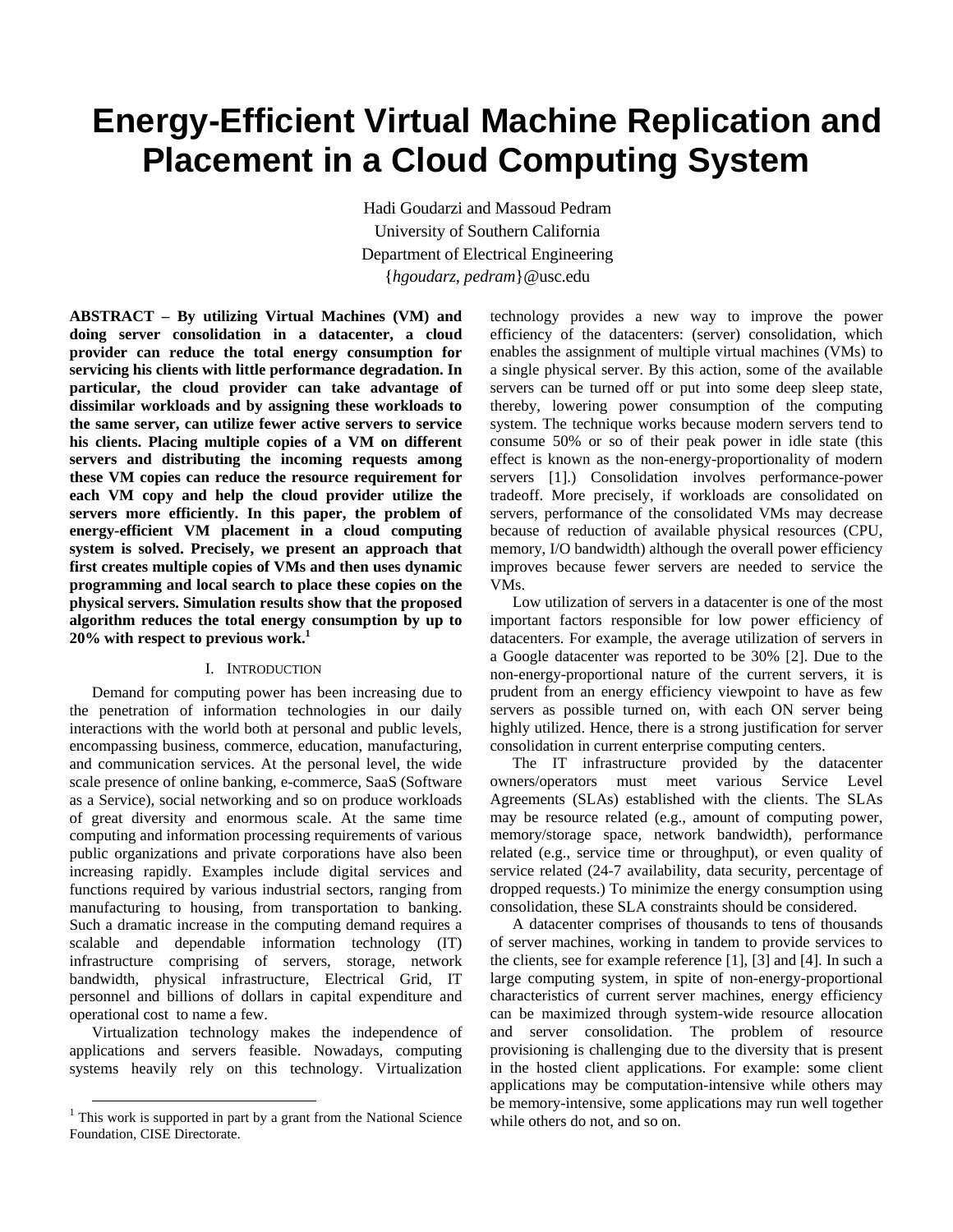The energy cost and admission control policy in a cloud computing system are affected by its power and VM management policies. Power management techniques [3]-[7] control the average and peak power in a distributed or centralized fashion in the datacenters VM management techniques [8]-[11] control the VM placement on the physical servers as well as VM migration from one server to next. In this paper, we focus on the VM placement to minimize the energy cost in the cloud computing system.

Generating multiple copies of a VM and placing them on different servers is one of the basic ways to increase the service reliability. In this approach, only the original copy of the VM handles the requests while the other copies are idle. In this paper, we propose to exploit all of these VM copies for servicing the requests. Under this new scenario, resource provided to each copy of the VM should satisfy SLA requirements and the set of distributed VMs should be able to service all of the incoming requests. For this reason, memory Bandwidth (BW) provided for each copy of the VM should be the same as the original VM and the total CPU cycles provided for all of the VM copies should be equal to those provided to the original copy of the VM. Increasing the number of VM copies increases the average utilization level of servers because by increasing the number of VM copies, we have more opportunity to use smaller VMs to fully utilize the servers, and thereby, avoid having under-utilized servers. Using this approach and an effective VM placement algorithm, which determines the number of VMs and places them on the physical machines, the energy cost of the system can be reduced by up to 20% (cf. Section VI.)

The proposed VM placement algorithm is based on the dynamic programming and local search methods. The dynamic programming method determines the number of copies for each VM and places them on servers whereas the local search tries to minimize the energy cost by turning off the underutilized servers.

The remainder of this paper is organized as follows. Related work is presented in the next section. The system model and problem formulation are given in section III and IV. The proposed algorithm is presented in section V. Simulation results are provided in the section VI and the conclusions are stated in the last section.

## II. RELATED WORK

Distributed resource allocation is one of the most challenging problems in the resource management field. This problem has attracted a lot of attention from the research community in the last few years. In the following we provide a review of most relevant prior work.

Srikantaiah et al. [12] presented an energy-aware consolidation technique to decrease the total energy consumption of a cloud computing system. The authors empirically modeled the energy consumption of servers as a function of CPU and disk utilization. Next, they described a simple heuristic to consolidate the processing works in the cloud computing system. Performance of the solution is evaluated only for very small input size.

A VM placement heuristic to maximize the number of serviced applications, minimize the migration cost, and balance the load in physical machines is presented in [8]. The main focus of this work is on the scalability of the problem but the problem of assigning VMs on physical servers when the operational cost minimization is the objective is not investigated.

A consolidation manager for homogenous clusters called Entropy is proposed in reference [9]. This consolidation manager considers the memory and CPU requirements of the VMs and migration overhead in the system. The status of each VM (being active or inactive) can change in time and this signifies the importance of having dynamic consolidation manager. The authors proposed a dynamic consolidation based on constraint programming methods considering the performance overhead of migrating (active and inactive) VMs to different servers.

Bobroff et al. [10] proposed methods for classification and forecasting of VM workload. It is shown that applying dynamic VM migration is most beneficiary in case of certain workload characteristics. Based on these methods, they proposed a dynamic VM management algorithm to minimize the total power consumption with a constraint on SLA of each VM or minimize the SLA violation rates considering a fixed set of active servers.

Power and migration cost aware application placement in virtualized systems is proposed in [11]. Authors present a power-aware VM placement controller in a system with heterogeneous server clusters and virtual machines. pMapper architecture and placement algorithms to solve the problem of minimizing power subject to a fixed performance requirement are investigated. The proposed solution is presented based on assumption of predetermined performance level for VMs. The proposed algorithms for VM placement, which are based on bin packing heuristics, do not consider multiple copies of VM and only consider one dimension of resource in the servers.

Liu et al. [13] described a SLA-based profit optimization problem in electronic commerce hosting datacenters. A fixed set of servers are assumed to be active and application placement on the servers are done to maximize the total SLA profit. SLA in this work is modeled as a response time constraint and less than a portion (e.g. 2%) of request's response time can violate that constraint. This kind of SLA are used in [14] to optimize the energy consumption and migration cost in the cloud computing system.

Zhang et al. [15] and Ardagna et al. [16] present heuristics to allocate resources in a virtualized environment to maximize the profit and minimize the energy cost in the system while meeting the SLA. The authors used a complex model for energy calculation to increase the accuracy. They solved the problem by generating a feasible solution and improving the quality of the solution by local search. The presented problem considers soft SLA contracts in which client pays the cloud provider based on the average response time provided to its requests. These kind of SLAs are considered in different works such as [17]-[19]. The VM placement problem with constant resource requirements for each VM is not considered in these works.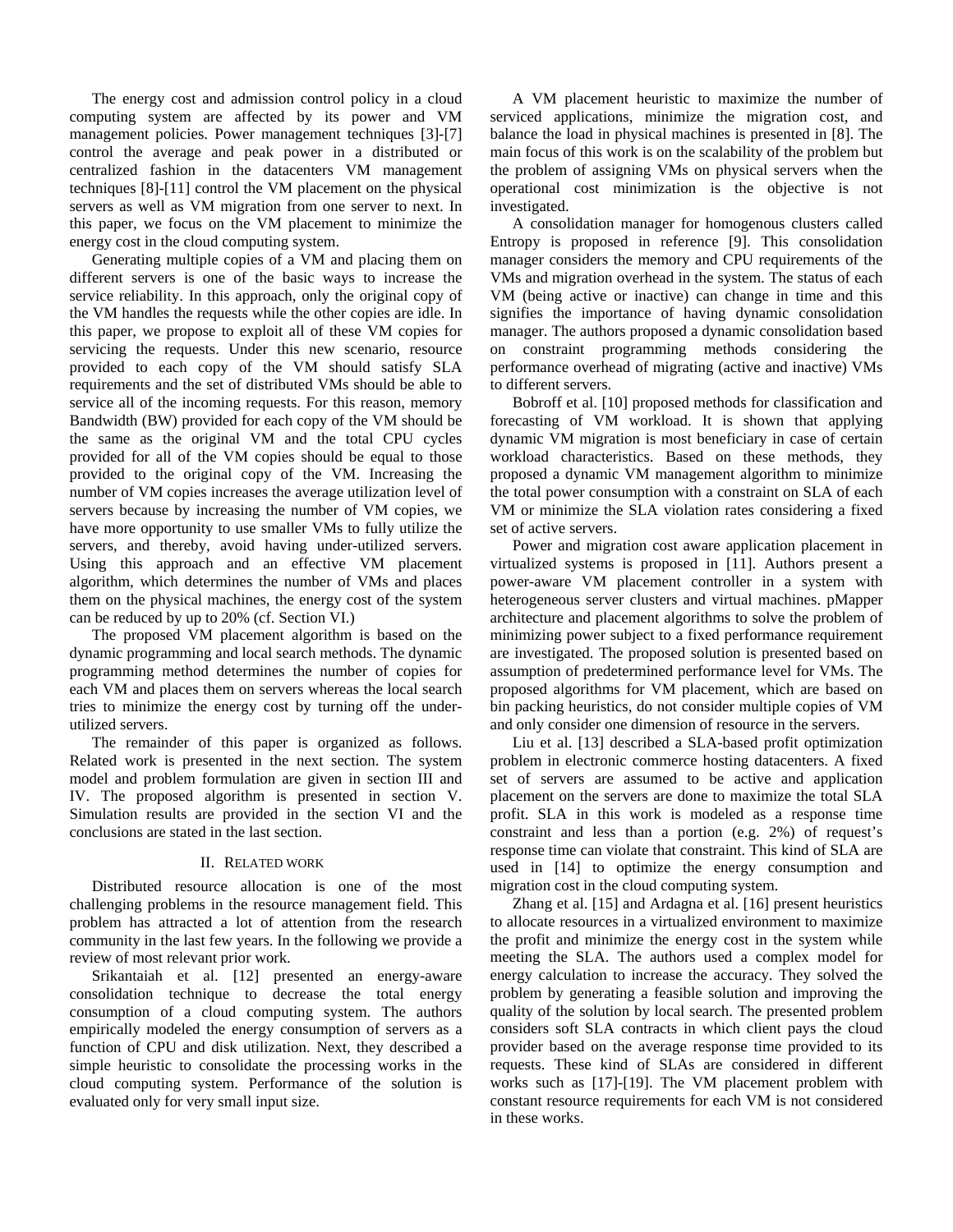Our paper considers the resource management problem in a cloud computing system. Key features of our formulation and proposed solution are that we consider heterogeneous servers in the system and use a two dimensional model of the resource usage accounting for both computational and memory BW. We propose multiple copies of VMs to be active in each time to reduce the resource requirement for each copy of VM and help to increase the energy efficiency of the consolidation and VM placement algorithm. A novel approach based on dynamic programming and local search is proposed to determine the number of copies for each VM and place them on servers to minimize the total cost in the system. No previous work considers all these aspects together when addressing the cloud level resource management problem.

## III. SYSTEM MODEL

In this section, detail of the assumptions and system configuration for the VM placement problem are presented.

To increase the paper readability, Table I presents key symbols and definitions used in this paper. Each client is identified by a unique id, denoted by index *i*. Each server in the cloud computing system is similarly identified by a unique id, denoted by index *j*.

| Symbol name                | <b>Definition</b>                                                |  |  |
|----------------------------|------------------------------------------------------------------|--|--|
| $c_i^m, c_i^p$             | Required memory BW and total processing                          |  |  |
|                            | capacity for the i <sup>th</sup> client                          |  |  |
| $L_i$                      | Max. # of servers allowed to serve the i <sup>th</sup> client    |  |  |
| $S_k$                      | Set of servers of type k                                         |  |  |
| $C_j^p, C_j^m$             | Total CPU cycle and memory BW of the j <sup>th</sup>             |  |  |
|                            | server, shorthand notation for $C_{S_k}^p$ and $C_{S_k}^m$       |  |  |
| $P_i^0$                    | Constant power consumption of the j <sup>th</sup> server         |  |  |
|                            | operation in the active mode. Same as $P_{S_k}^0$                |  |  |
| $P_i^{\rm p}$              | Power of operating the j <sup>th</sup> server which is           |  |  |
|                            | proportional to the utilization of processing                    |  |  |
|                            | resources, shorthand notation for $P_{S_k}^p$                    |  |  |
| $T_e$                      | Duration of a <i>decision epoch</i> in seconds                   |  |  |
| $x_i$                      | A pseudo-Boolean integer to determine if the $ith$               |  |  |
|                            | server is $ON(1)$ or OFF $(0)$                                   |  |  |
| $y_{ij}$                   | A pseudo-Boolean integer to determine if the i <sup>th</sup>     |  |  |
|                            | VM is assigned to the $jth$ server (1) or not (0)                |  |  |
| $\phi_{ij}^p, \phi_{ij}^m$ | Portion of the processing and memory BW                          |  |  |
|                            | resources of the $jth$ server that is allocated to the $ith$     |  |  |
|                            | client                                                           |  |  |
| $\phi_i^p, \phi_i^m$       | Portion of the processing and memory BW                          |  |  |
|                            | resources of the $j^{\text{th}}$ server that is allocated to any |  |  |
|                            | client                                                           |  |  |

**Table I. NOTATION AND DEFINITIONS**

# *A. Cloud Computing System*

In the following paragraphs, we describe the type of the datacenter that we have assumed as well as our observations and key assumptions about where the performance bottlenecks are in the system and how we can account for the energy cost associated with a client's VM running in the datacenter.

A datacenter comprises of a number of potentially heterogeneous servers chosen from a set of known and wellcharacterized server types. In particular, servers of a given type are modeled by their processing capacity or CPU cycles  $(C^p_*)$  and memory BW  $(C^m_*)$  as well as their energy cost, which is directly related to their average power consumption. We assume that local (or networked) secondary storage (disc) is not a system bottleneck.

The operational cost of the system is assumed to be the total energy cost of serving all clients' requests. The energy cost is calculated as the server power consumption multiplied by the duration of the epoch in seconds  $(T_e)$ . The power of a server is modeled as a constant power cost  $(P_*^0)$  plus another variable power cost, which is linearly related to the utilization of the server (with slope of  $P_*^p$ ). Note that power cost of communication resources and the computer room air conditioning (CRAC) units are amortized over all servers and communication/networking gear in the datacenter, and are thus assumed to be relatively independent of the clients' workloads. Precisely, these costs are not included in the equation for datacenter power cost.

# *B. Client and Virtual Machines*

Clients in the cloud computing system are represented with VM. By using workload prediction with consideration of the SLA, the amount of resources that each client needs in order to avoid SLA violation can be determined. These VMs are assumed to generate processing requests during the considered epoch. This assumption is valid for clients corresponding to online services. In contrast, this assumption is not applicable for batch applications.

Each VM may be copied onto different servers (i.e., requests generated by a single client can be assigned to more than one server). This request distribution can decrease the quality of the service if the number of servers that process the client's requests becomes large [15]. Therefore, in this paper, we impose an upper bound on this number;  $L_i$  limits the maximum number of copies of the VM in datacenter (this limit is set to 1 if the VM cannot have multiple copies). If multiple copies of a VM are placed on different servers, the following constraints should be satisfied:

$$
\sum_{j} \phi_{ij}^{p} C_{j}^{p} = c_{i}^{p} \tag{1}
$$

$$
\phi_{ij}^m y_{ij} \dot{C}_j^m = c_i^m \tag{2}
$$

where  $\phi_{ij}^p$  and  $\phi_{ij}^m$  denote the portion of the j<sup>th</sup> server CPU cycles and memory BW allocated to the VM related to the *i*<sup>th</sup> client. Moreover,  $y_{ij}$  is a pseudo-Boolean integer to determine if a VM related to client *i* is assigned to the  $j<sup>th</sup>$  server or not. Constraint (1) enforces the summation of the reserved CPU cycles on the assigned servers to be equal to the required CPU cycles for client *i*. Constraint (2) enforces the provided memory BW on assigned servers to be equal to the required memory BW for the original VM. This constraint enforces the cloud provider not to sacrifice the Quality of Service (QoS) for its clients. An example of multiple copies of a VM is shown in Figure 1. In this figure, the difference between heights of the horizontal bars shows the memory BW requirement while the difference between widths of the vertical lines show the CPU cycle requirement of each VM.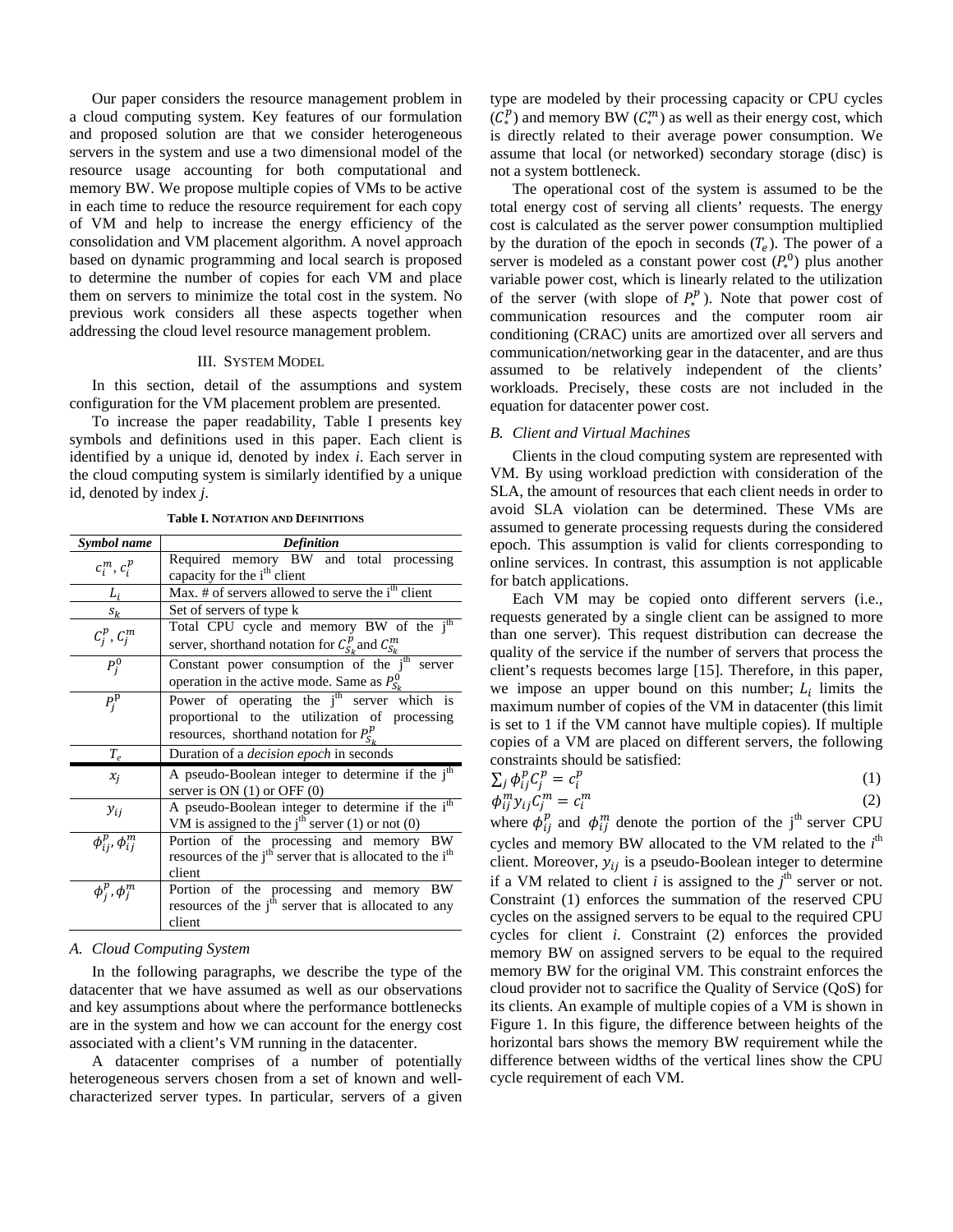

#### *C. VM Management System*

Datacenter management is responsible for admitting the VMs into the datacenter, servicing them to satisfy SLA requirements, and minimizing the energy cost of the datacenter. In this paper, we focus on the *VM controller* (VMC). The VMC is responsible for determining the resource requirements of the VMs and placing them on servers. Moreover, to mimic the workload changes, the VMC should perform VM migration. The VMC performs these tasks based on two different optimization procedures: semi-static optimization and dynamic optimization. Semi-static optimization procedure is performed periodically (at periods of *Te*), whereas dynamic optimization procedure is performed whenever it is needed.

In the semi-static optimization procedure, the VMC considers the active set of VMs, previous assignment solution, feedbacks generated from power, thermal and performance sensors, and workload prediction to generate the best VM placement solution for the next epoch. Period of performing semi-static optimization depends on the type and size of the datacenter and workload specifications. In the dynamic optimization procedure, the VMC finds a temporary VM placement solution by migrating, creating or removing some number of VMs to respond to performance, power budget, or critical temperature violation.

In this paper, we focus on the semi-static optimization procedure of the VMC. In this procedure, resource requirements of VMs are assumed to be determined based on the SLA specification and workload estimation for the next decision epoch. The duration of the decision epoch is long enough for us to neglect the task migration penalty (less than 100ms for live migration [11]) with respect to the gain of the global optimization. Therefore, the energy cost optimization is performed without any knowledge of the state of the cloud computing system in the previous decision epoch. However, the nature of the proposed solution allows the system to account for the migration cost if this becomes an important consideration.

The role of the semi-static optimization procedure in the VMC is to determine whether to create multiple copies of VMs on different servers and assign VMs to servers.



Figure 1. An example of multiple copies of a VM Figure 2. An exemplary solution for assigning six heterogeneous VMs on two heterogeneous Servers

Considering fixed payments by the clients for the cloud services they receive, the goal of this optimization is to minimize the energy cost of the active servers in datacenter. An exemplary solution for assigning six VMs with different resource requirements on two heterogeneous servers is depicted in Figure 2.

## IV. PROBLEM FORMULATION

In this paper, a VM placement problem is considered with the objective of minimizing the total energy consumption in a decision epoch while servicing all VMs in the cloud computing system.

The exact formulation of the aforesaid problem (called MERA for Multi-dimensional Energy-efficient Resource Allocation) is provided below (cf. Table I.)

Min 
$$
T_e \sum_j x_j (P_j^0 + P_j^p \sum_i \phi_{ij}^p)
$$
 (3)

subject to:

$$
\phi_j^p = \sum_i \phi_{ij}^p \le 1 \tag{4}
$$

$$
\phi_j^m = \sum_i \phi_{ij}^m \le 1 \tag{5}
$$
\n
$$
\nabla \cdot c^p \star^p = c^p \tag{6}
$$

$$
\sum_{j}^{'} C_{j}^{p} \phi_{ij}^{p} = c_{i}^{p} \qquad \forall i, j \qquad (6)
$$

$$
y_{ij} \ge \phi_{ij}^p, \quad y_{ij} \le 1 + \phi_{ij}^p - \varepsilon \qquad \forall i, j \qquad (7)
$$

$$
\phi_{ij}^m y_{ij} c_j^m = c_i^m \qquad \forall i, j \qquad (8)
$$

$$
\sum_{i} y_{ij} \le L_i \qquad \forall i \qquad (9)
$$
\n
$$
x \ge \sum_{i} x_i^p \qquad \forall i \qquad (10)
$$

$$
x_j \ge \sum_i \phi_{ij}^p
$$
  $\forall j$  (10)

$$
y_{ij} \in \{0, 1\}, x_j \in \{0, 1\}, \phi_{ij}^p \ge 0, \phi_{ij}^m \ge 0 \qquad \forall i, j \tag{11}
$$

where  $\varepsilon$  is a very small positive value, and,  $x_i$  is a pseudo-Boolean integer variable to determine if the  $j<sup>th</sup>$  server is ON  $(x_i=1)$  or OFF  $(x_i=0)$ .

The objective function is the summation of the energy cost of the ON servers based on a fixed power factor and a variable power term linearly related to the server utilization. In this problem,  $x_j$ ,  $y_{ij}$  and  $\phi_{ij}^p$  are the optimization variables.

The constraints capture the limits on the number of available servers and clients. In particular, inequality constraints (4) and (5) represent the limit on the utilization of the processing and memory BW in the  $j<sup>th</sup>$  server, respectively. Constraint (6) ensures that required processing capacity for each VM is provided. Constraint (7) generates a pseudo-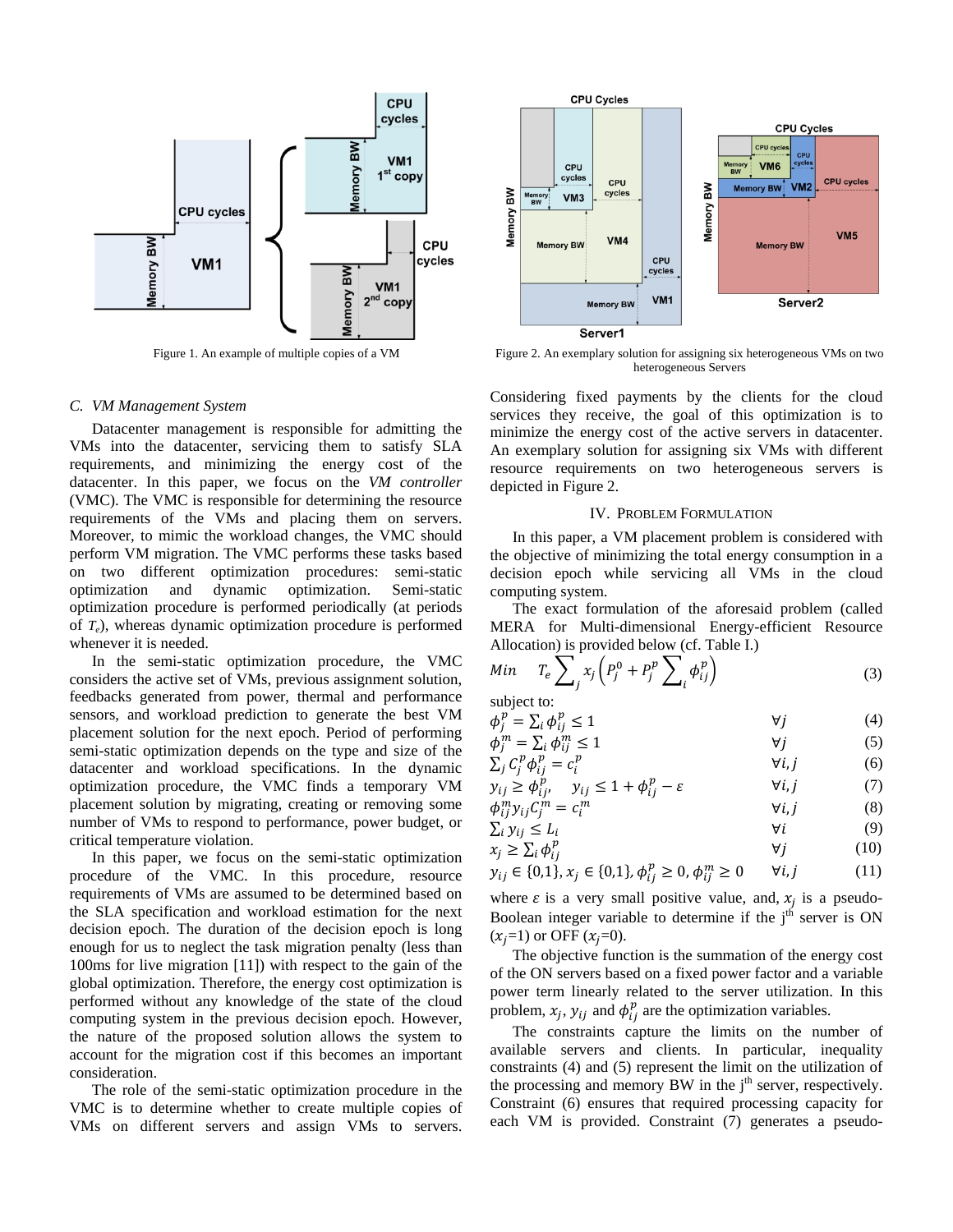Boolean parameter that determines if a copy of a VM is assigned to a server  $(y_{ij} = 1)$  or not  $(y_{ij} = 0)$ . Constraint (8) ensures the memory BW needs of a VM assigned to a server is provided and constraint (9) ensures that the number of copies of a VM does not exceed the maximum possible number of copies. Constraint (10) generates the pseudo-Boolean parameter related to the status of each server. Constraint (11) specifies the domains of optimization variables.

**Theorem I**: Generalized Assignment Problem (GAP) [20] can be reduced to the MERA problem.

**Proof**: Consider a version of the MERA problem in which  $cost_j^0$  is equal to zero for every server and  $L_i$  is equal to one for every VM. In this problem, assigning each VM (only one copy) to each server has different cost and each server has two dimensional resources that can be assigned to VMs. So, we can solve any two-dimensional GAP problem using MERA problem's solution in a special case.

**Theorem II**: Bin Packing Problem (BPP) [20] can be reduced to MERA problem.

**Proof**: Consider a version of the MERA problem in which  $cost_j^p$  is equal to zero for every server and  $\overline{L}_i$  is equal to one for every VM. The objective in this problem is to minimize the number (or a weighted summation) of the ON servers considering the two-dimensional resource availabilities on each server and resource requirement of each VM. So, we can solve any two-dimensional BPP problem using MERA problem's solution in a special case.

Theorem I and II shows that MERA is a combination of two NP-hard problems. Considering either theorem I or II, MERA is at least as hard as a known NP-hard problem [20] and thus it is an NP-hard problem. Indeed, even deciding whether a feasible solution exists for this problem, does not have an efficient solution. In this paper, we consider a case in which the required resources for VMs are smaller than the available resources in the datacenter. This means we consider energy minimization with a fixed set of VMs instead of maximizing the number (or the total profit) of VMs that are served in the datacenter. So, we assume that a simple greedy algorithm (similar to First Fit Decreasing (FFD) heuristic [20]) will find a feasible solution to MERA for the specified inputs in the problem definitions. Another important observation about this problem is that the numbers of clients and servers in this problem are very large; therefore, a critical requirement for any proposed heuristic should be its scalability.

Different versions of this problem are considered in the literature. Some work consider this resource allocation problem along with performance modeling by using the queuing theory while other work considers a fixed size VM placement problem. In most of the previous work, simple solutions based on known heuristics for well-known problems such as Knapsack problem, bin packing, and generalized assignment problem are proposed. In this work we examine the effect of multiple active copies of VMs and an effective algorithm to reduce the energy consumption in the cloud computing system is proposed.

#### V. PROPOSED ALGORITHM

In this section, a heuristic for solving the MERA problem is presented. An algorithm based on Dynamic Programming (DP) is presented to determine the number of copies of each VM and assign these VMs to the servers. This decision determines which servers are active for the next epoch and the utilization of those servers. The goal of the algorithm is to minimize the total energy cost of the active servers. To improve the results, a local search is considered to minimize the number of active servers as much as possible.

In the beginning of the VM placement, clients are ordered based on their processing requirement. Based on this ordering, the optimal numbers of copies of the VMs are determined and these copies are placed on servers using dynamic programming. In the local search method, servers are turned off based on their utilization and VMs are placed on the rest of the servers (if possible) to minimize the energy consumption as much as possible.

The details of the Energy-efficient VM Replication and Placement algorithm or EVRP for short are presented below.

## *A. Energy Efficient VM Placement Algoritmh*

At the beginning of the algorithm,  $\phi_j^p$  and  $\phi_j^m$  for each server are set to zero. A constructive approach is used to place VMs on the servers. VMs are sorted based on their processing requirements in a non-increasing order. For each VM, a method based on DP is used to determine the number of copies placed on different servers.

Energy cost of assigning a copy of the  $i<sup>th</sup>$  VM to a server from server type k is calculated based on equation (12).

$$
c_{ik}(\alpha) = \phi_{ij}^p \dot{P}_j^p + P_j^0 c_i^m / C_j^m
$$
 (12)  
where  $\alpha$  (between 1 and  $L_i$ ) denotes the size of the assigned  
VM to the server.  $\phi_{ij}^p$  is calculated from equation (13).

$$
\phi_{ij}^p = (\alpha c_i^p / L_i) / C_j^p \tag{13}
$$

For example, in case of  $L<sub>i</sub>=4$  if half of the CPU cycle requirement of the VM is provided by a copy of the VM,  $\alpha$ and  $\phi_{ij}^p$  is equal to 2 and  $0.5c_i^p/C_j^p$ .

The first term in (12) is the cost related to the CPU utilization of the server. The second term is the replacement of the constant energy cost of the active server.

For each VM, equation (12) is calculated for each server type and different values of  $\alpha$  (between 1 and  $L_i$ ). Moreover, for each server type,  $L_i$  active servers and  $L_i$  inactive servers that can service at least the smallest copy of the VM are selected as candidate hosts. For active servers, the value of cost is decremented by  $\varepsilon$  to select them over inactive servers in an equal energy scenario.

After selecting active and inactive candidate servers for each server type and calculating cost for each possible assignment, the problem is reduced to (14).

$$
Min \sum_{j \in P} y_{ij}^{\alpha} c_{ij}(\alpha) \tag{14}
$$

subject to:  $\sum_{j \in P} \alpha y_{ij}^{\alpha} = L_i$  (15)

where  $y_{ij}^{\alpha}$  denotes the assignment parameter for j<sup>th</sup> server with VM with size of  $\alpha$  (1 if assigned and 0 otherwise). Moreover, P denotes the set of candidate servers for this assignment.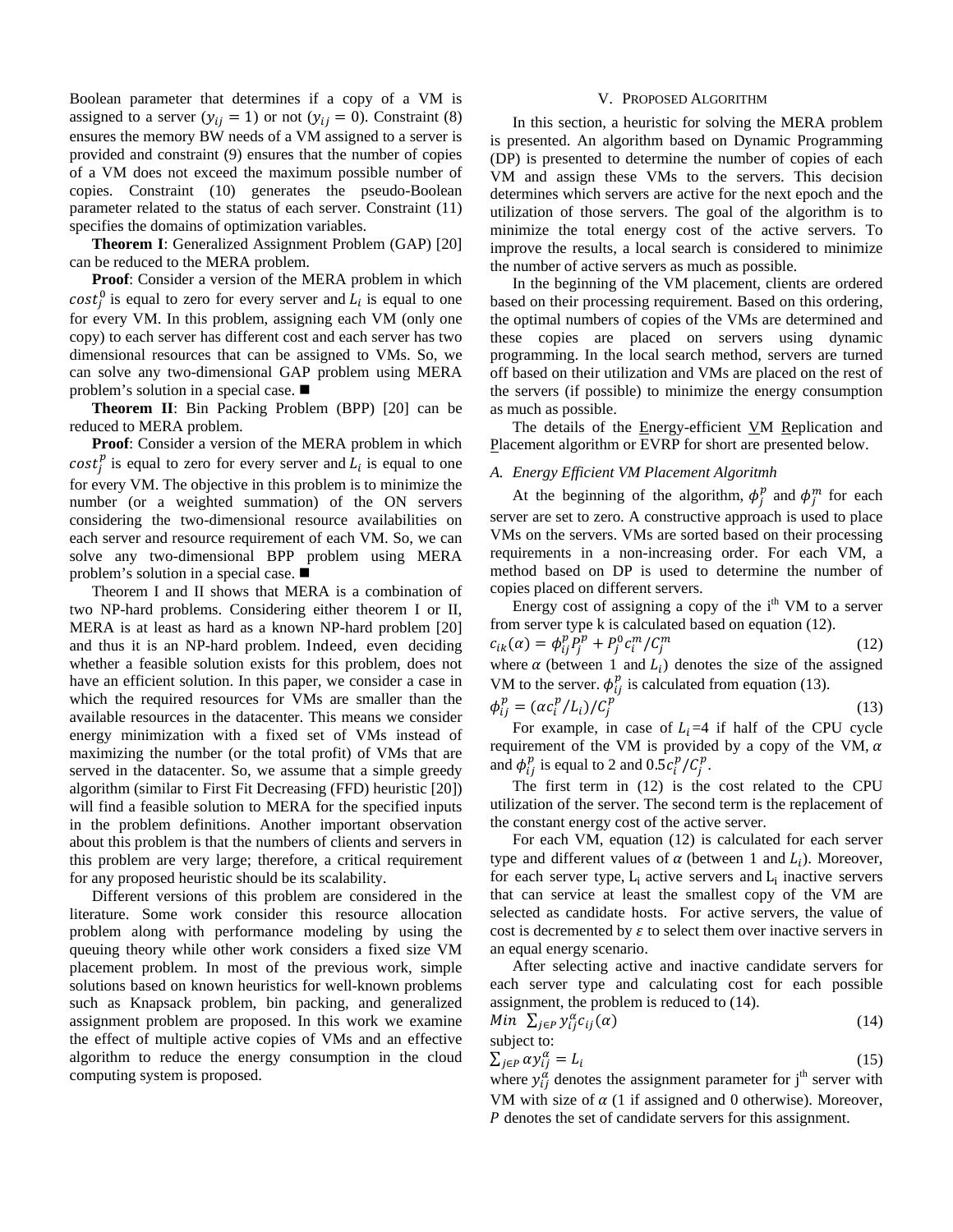DP is used to solve this problem and find the best assignment decision. In this DP method, candidate servers may be processed in any order. The method examines all the possible VM placement solution efficiently without calculating every possible solution in a brute-force manner. Using this method, the optimal solution can be found.

Complexity of this DP method is  $O(2L_i^2 K)$ , where K denotes the number of server types that are considered for this assignment. After finding the assignment solution,  $\phi_j^p$  and  $\phi_j^m$ of the selected servers are updated. Then, the next VM is chosen and this procedure is repeated until all VMs are placed.

Algorithm 1 shows the pseudo code for this assignment solution for each VM.

| Algorithm 1: Energy Efficient VM Placement                                                    |  |  |  |
|-----------------------------------------------------------------------------------------------|--|--|--|
| <b>Inputs:</b> $C_i^m$ , $C_i^p$ , $P_i^0$ , $P_i^p$ , $c_i^m$ , $c_i^p$ , $L_i$              |  |  |  |
| <b>Outputs:</b> $\phi_{ii}^p$ , $\phi_{ii}^m$ (i is constant in this algorithm)               |  |  |  |
|                                                                                               |  |  |  |
| $P = \{\}$<br>1                                                                               |  |  |  |
| $\overline{c}$<br>For $(k = 1$ to number of server types)                                     |  |  |  |
| $\mathfrak{Z}$<br>$ON=0$ ; OFF=0;                                                             |  |  |  |
| 4<br>For $(\alpha = 1$ to $L_i$ )                                                             |  |  |  |
| $\phi_{ii}^{p} = (\alpha c_{i}^{p}/L_{i})/C_{i}^{p}$<br>5                                     |  |  |  |
| $c_{ik}(\alpha) = \phi_{ii}^p P_i^p + P_i^0 c_i^m / C_i^m$<br>6                               |  |  |  |
| End<br>7                                                                                      |  |  |  |
| $J^{ON} = \{j \in s_k   (1 - \phi_i^m) \ge c_i^m / C_i^m \}$<br>8                             |  |  |  |
| $J^{OFF} = \{j \in s_k   \phi_i^p = 0, (1 - \phi_j^m) \ge c_i^m / C_j^m\}$<br>9               |  |  |  |
| 10<br><b>Foreach</b> $(i \in s_k)$                                                            |  |  |  |
| If $(j \in J^{ON} \& ON < L_i)$<br>11                                                         |  |  |  |
| $P = P \cup \{j\}$ , ON++, cost <sub>ij</sub> $(\alpha) = c_{ik}(\alpha) - \varepsilon$<br>12 |  |  |  |
| Else if $(i \in I^{OFF} \& OFF < L_i)$<br>13                                                  |  |  |  |
| $P = P \cup \{j\}$ , OFF++, cost <sub>ij</sub> $(\alpha) = c_{ik}(\alpha)$<br>14              |  |  |  |
| 15<br>End                                                                                     |  |  |  |
| 16 End                                                                                        |  |  |  |
| 17 $X = L_i$ , and $Y = size(P)$                                                              |  |  |  |
| 18 Foreach $(i \in P)$                                                                        |  |  |  |
| 19<br>For $(x = 1$ to X)                                                                      |  |  |  |
| 20<br>$D[x,y]$ = infinity; //Auxiliary X×Y matrix used for DP                                 |  |  |  |
| 21<br>For $(z = 1$ to x)                                                                      |  |  |  |
| 22<br>$D[x,y] = min(D[x,y],D[x-1,y-z] + cost_{ij}(z))$                                        |  |  |  |
| 23<br>$D[x,y] = min(D[x,y], D[x-1,y])$                                                        |  |  |  |
| 24<br>End                                                                                     |  |  |  |
| 25 End                                                                                        |  |  |  |
| 26 Back-track to find the best assignment and update $\phi_i$ 's                              |  |  |  |

#### *B. Local Search Method*

The constructive nature of the proposed algorithm can cause a situation in which some servers are not well utilized although with the large number of VMs makes this less of a concern. Regardless, to improve the results of the proposed VM placement algorithm, a local search method is used.

To minimize the total energy consumption in the system, all servers with utilization less than a threshold are examined. This threshold can be specified by the cloud provider. To find the under-utilized servers, utilization of a server is defined as the maximum resource utilization in different resource dimensions in the server, e.g. if  $\phi_j^p = 0.5$  and  $\phi_j^m = 0.3$ , we define the utilization of the server to be 50%.

To examine these under-utilized servers, each of them is turned off one by one and total energy consumption is found by placing their VMs on other active servers using the proposed DP placement method. If the total cost of the new placement is less than the previous total cost, the new configuration is selected and the remaining under-utilized servers are examined; otherwise the option of turning off that server is rejected and other candidate servers are examined.

#### VI. SIMULATION RESULTS

To evaluate the effectiveness of the proposed VM placement algorithm, a simulation framework is implemented. Simulation setups, baseline heuristics and numerical results of this implementation are presented in this section.

# *A. Simulation Setup*

For simulation, model parameters are generated based on the real world parameters. The number of server types is set to 8. For each server type, an arbitrary number of servers are placed in datacenter. Processors in server types are selected from a set of Intel processors (e.g. Atom and Xeon) [21] with different number of cores, cache, power consumptions and working frequencies. Active power consumptions for different server types (excluding the processor power consumption) are set uniformly between two to four times the power consumption of their fully-utilized processor. Memory BW of the servers is set based on the maximum memory BW of these cores with a factor of 0.4. For example if the maximum memory BW of a processor is 20 GB/s, the available memory BW for this processor is set to 8 GB/s.

Processing resource requirement for each VM is selected uniformly between 1 and 18 billion CPU cycles per second. The memory BW requirements for clients are also selected uniformly between 768MB/s and 4GB/s. Note that we limited the CPU cycle requirement of each VM to the maximum available CPU cycles in servers to be able to compare our proposed approach with the previous VM placement solution that are not able to create multiple VM copies automatically. In contrast, EVRP algorithm is capable of generating a VM placement solution as long as the memory BW requirement of each VM is less than the maximum memory BW supported by the available servers in the datacenter.

Upper bound on the number of copies for each VM is set between 1 and 5 based on the value of the required processing resources, e.g. if the processing requirement for a VM is equal to maximum processing requirements,  $L_i$  is equal to 5 and if the value of processing requirement for a VM is less than  $\frac{1}{4}$  of the maximum value,  $L_i$  is equal to one (no copy is allowed).

Each simulation is repeated at least 1000 times to generate acceptable average results for each case.

### *B. Heuristics for Comparison*

We implemented the min Power Parity (mPP) heuristic [11] as one of the state of the art energy-aware VM placement techniques. This heuristic is based on first fit decreasing heuristic [20] for the bin-packing problem. The heuristic tries to minimize the overall power consumed by the active servers in datacenter servicing the VMs. Details of mPP can be found in [11].

To show the effectiveness of our proposed approach for placing multiple copies of VMs on servers, along with mPP, a version of our algorithm in which every  $L_i$  is set to one is also considered. This prohibits the solution from using more than a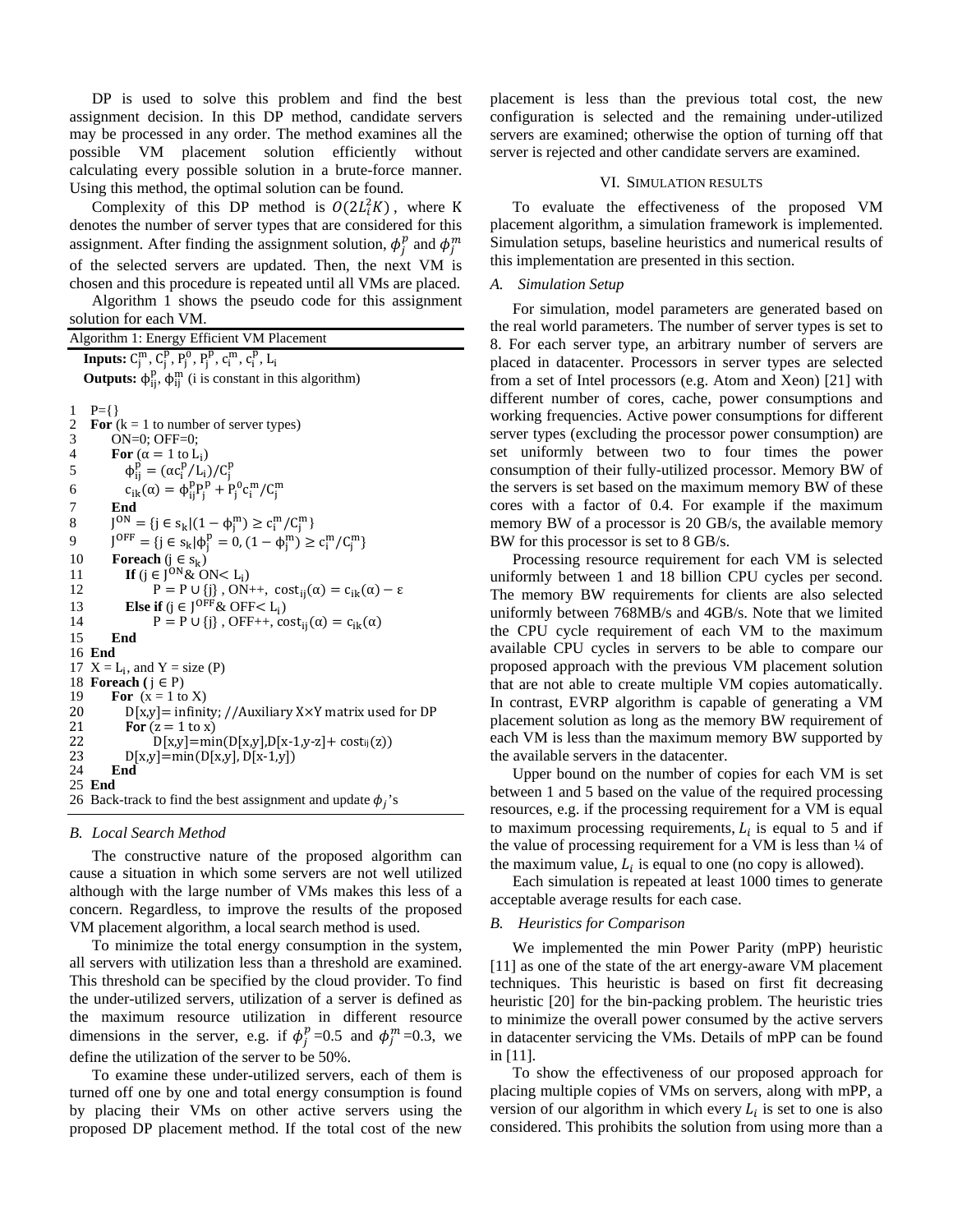

single VM per client. We denote this version of the algorithm with the name of baseline method in the figures. Moreover, to show the effect of distributed resource assignment and constant power cost for active servers, we implement a procedure to find the lower bound on the total energy cost with relaxation of these obstacles. To calculate this lower bound, for each VM, total energy cost  $(c_i^p/C_j^p(P_j^p+P_j^0)T_e)$  of serving that VM on each server is calculated and the smallest energy cost is selected. Summation of these energy costs generates a lower bound on the total energy cost.

## *C. Numerical Results*

Normalized total energy cost in the system using the EVRP algorithm, baseline method, and mPP algorithm is presented in Figure 3.

As can be seen, EVRP reduces the total energy cost of VM placement solution by 16 to 20% with respect to mPP algorithm. Performance of the baseline algorithm which is based on assigning the VMs using DP method is 1 to 4% worse than mPP method because baseline method does not place the VM on the server with least resource availability and instead choose the host server randomly in a selected server type.

TABLE II. PERFORMANCE OF THE PROPOSED SOLUTION W.R.T. LOWER BOUND COST AND AVERAGE NUMBER OF VM COPIES

| # of original VMs | Performance w.r.t<br>Lower bound | average # of VM<br>copies |
|-------------------|----------------------------------|---------------------------|
| 200               | 1.13                             | 1.33                      |
| 500               | 1.14                             | 1.32                      |
| 1000              | 1.10                             | 1.29                      |
| 2000              | 1.14                             | 1.31                      |
| 4000              | 1.16                             | 1.30                      |
| 5000              | 0.10                             | 1.35                      |

Table II shows the relative performance of EVRP with respect to the derived lower bound on the total energy cost. There are two reasons behind the difference between the result of EVRP and the lower bound: i) imperfection of the algorithm, and ii) constant power consumption of the servers (independent from their utilization) and effect of the distributed resources in the datacenter. Considering the utilization of the servers, we can say that even with 90% utilization, the total energy cost of the VM placement solution is greater than the lower bound by  $\sim$ 10%. The average number of VM copies on the final solution of the EVRP is also shown in this table. This value is very small with respect to the



Figure 3. Normalized total energy cost of the system Figure 4. Normalized total energy cost of the VM placement solution using for different  $L_i$ 

average  $L_i$  for VMs which is 3. This shows that the EVRP does not make more than one copy of a VM unless it is beneficial for the energy cost of the system.

The effect of different  $L_i$  values is reported in Figure 4. In this figure the normalized total energy cost of the VM placement solution by using EVRP for different  $L_i$  values are shown. As can be seen, the difference between EVRP and a version of EVRP that restricts the number of VM copies to 2 is 4% (average). This shows that the idea of using multiple copies of VM is effective even if the number of these copies is limited to 2 for big VMs. This difference for a version of EVRP that considers at most 10 copies of VM for a VM with the biggest CPU cycle requirement is 3% (average). Based on our previous work [19], we expect that using more than a limited number of copies of a VM affect the QoS of the users even if the memory BW of each copy is equal to the memory BW of the original VM. More precisely, each copy of the VM should be able to service its share of requests and satisfy the performance requirements (response time or throughput constraint). Decreasing the CPU cycle of each VM copy limits the VM copy to a certain percentage of the requests until a case that a VM copy cannot even satisfy the performance constraint for one request at a time. This issue can be addressed by considering a lower bound on the CPU cycle requirement of each VM copy.

Figure 5 shows the average run-time of the EVRP, baseline, and mPP methods for different number of VMs. Note that VM placement algorithm is called only a few times in each charge cycle (one hour in Amazon EC2 service [22]), e.g. 2-3 times per hour. Also to reduce the time complexity of the EVRP algorithm in case of bigger number of VMs, we can use a partitioning algorithm to assign a set of VMs to a cluster and then apply EVRP in each cluster in parallel.

Figure 6 shows the average utilization of the servers for different  $P^p/P^0$  and for different VM placement methods. As can be seen, the utilization level increases when  $P^p/P^0$ decreases. Smaller value for  $P^p/P^0$  means that the server is less energy-proportional. For these cases, if a server is turned ON, we will try to utilize it as much as possible. This behavior is seen for all of these algorithms. Moreover, it can be seen that increasing maximum  $L_i$ , increases the utilization level in average. This behavior is also expected because by increasing maximum  $L_i$ , we have more chance to get smaller VMs to fill the servers and avoid under-utilized servers.